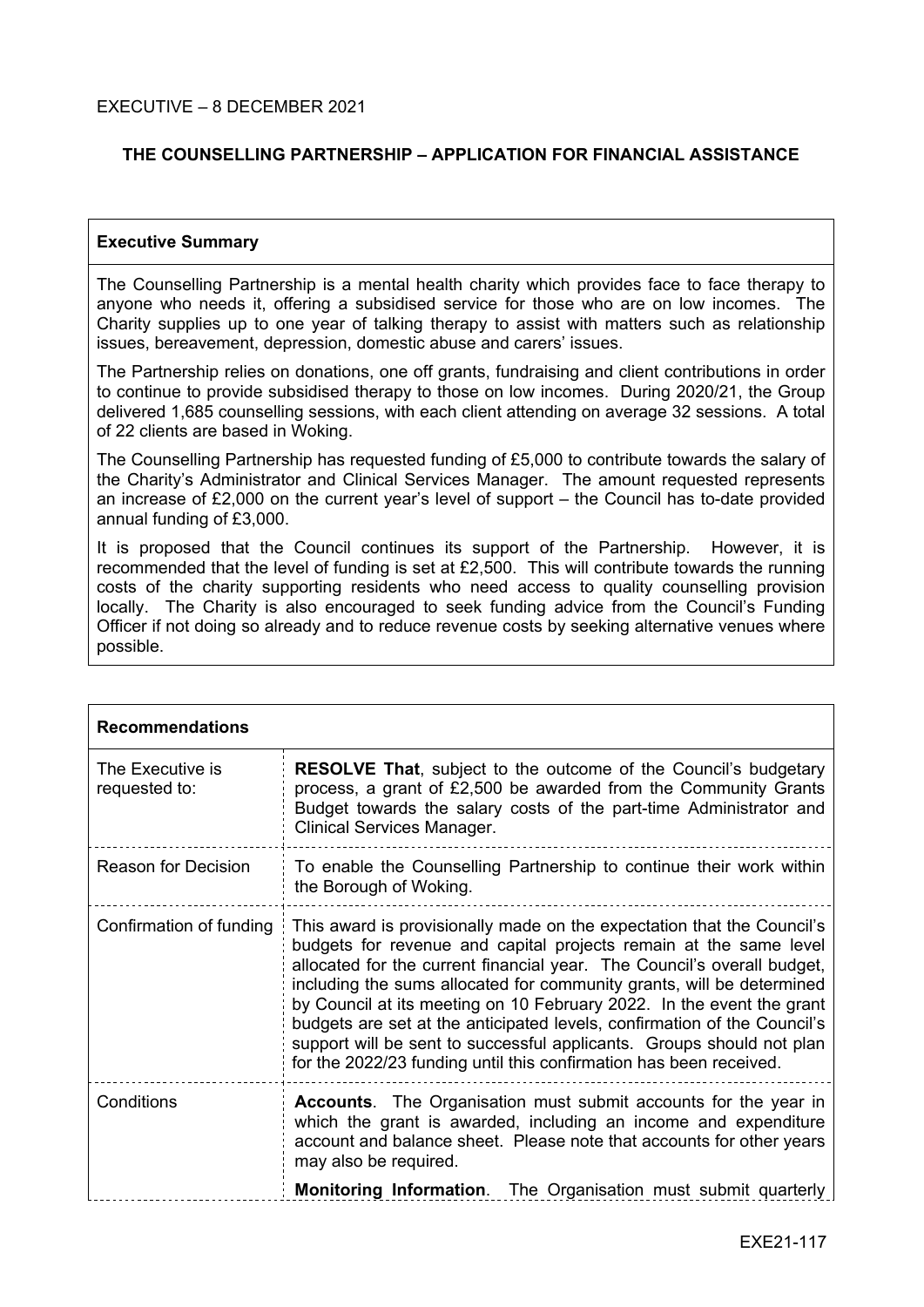|                        | monitoring information as a measure of its achievements. Failure to<br>provide details will jeopardise the award. E-mail requests will be sent<br>to the applicant on a quarterly basis.                                                                                                                                                                                                                                                                                                                                                                                                                                                              |
|------------------------|-------------------------------------------------------------------------------------------------------------------------------------------------------------------------------------------------------------------------------------------------------------------------------------------------------------------------------------------------------------------------------------------------------------------------------------------------------------------------------------------------------------------------------------------------------------------------------------------------------------------------------------------------------|
|                        | <b>Publicity.</b> Where possible, the Organisation is required to publicise<br>the support received from Woking Borough Council, including on<br>websites and literature / leaflets produced.                                                                                                                                                                                                                                                                                                                                                                                                                                                         |
|                        | Payments. Unless exceptional circumstances exist all invoices must<br>be received quarterly with monitoring information for the previous<br>quarter.                                                                                                                                                                                                                                                                                                                                                                                                                                                                                                  |
|                        | <b>Payment Period.</b> Final quarter claims must be made by the second<br>week in April. Unclaimed awards will not be available at a later date<br>unless exceptional circumstances can be demonstrated to the Council<br>before the end of the award year.                                                                                                                                                                                                                                                                                                                                                                                           |
|                        | <b>Joint Working.</b> WBC expects the Organisation to engage positively<br>on health and wellbeing multi-agency joint work affecting Woking.<br>Groups which refuse may place their Council support at risk, e.g.<br>grant, concessionary rent and other assistance.                                                                                                                                                                                                                                                                                                                                                                                  |
|                        | Homelessness Reduction Act 2017. Following the introduction of<br>new legislation from April 2018, the Council expects the support of<br>partner agencies in identifying people at risk of homelessness as early<br>as possible to maximise the opportunities to prevent such. Partner<br>agencies / organisations are expected to be engaged in joint working<br>arrangements to assist in finding suitable housing and support<br>solutions, and where appropriate to undertake and respond to the new<br>'duty to refer'. Groups which do not support this new legislation and<br>way of working positively may put their Council support at risk. |
| Performance Indicators | <b>Users.</b> The Organisation to provide a breakdown of the users.                                                                                                                                                                                                                                                                                                                                                                                                                                                                                                                                                                                   |
|                        | <b>Enquiries.</b> The Organisation to provide a breakdown of the enquiries<br>received.                                                                                                                                                                                                                                                                                                                                                                                                                                                                                                                                                               |
|                        | <b>Publicity.</b> The Organisation to advise how the Council's support has<br>been publicised                                                                                                                                                                                                                                                                                                                                                                                                                                                                                                                                                         |
|                        | <b>Statement of Use.</b> The Organisation to provide a statement stating<br>the use to which the grant money has been put.                                                                                                                                                                                                                                                                                                                                                                                                                                                                                                                            |
| <b>Future Support</b>  | The financial pressure on the Council's budgets is expected to<br>continue in the coming years and accordingly the overall level of<br>support available in future years may be reduced. The applicant is<br>therefore to be advised that the award of funding for 2022/23 does not<br>imply that a similar application in 2023/24 would be supported. In<br>particular, it is emphasised that the Council is unlikely to be in a<br>position to award any sums above the 2022/23 levels.                                                                                                                                                             |
|                        | In view of this, the applicant is to be advised to ensure that<br>contingency plans for the Group's operations for 2023/24 have been<br>drawn up in the event that the Council is unable to continue its support<br>beyond April 2023. All applicants are strongly recommended to<br>pursue alternative sources of funding and are encouraged to approach<br>Woking Borough Council's Community Support Team for advice and                                                                                                                                                                                                                           |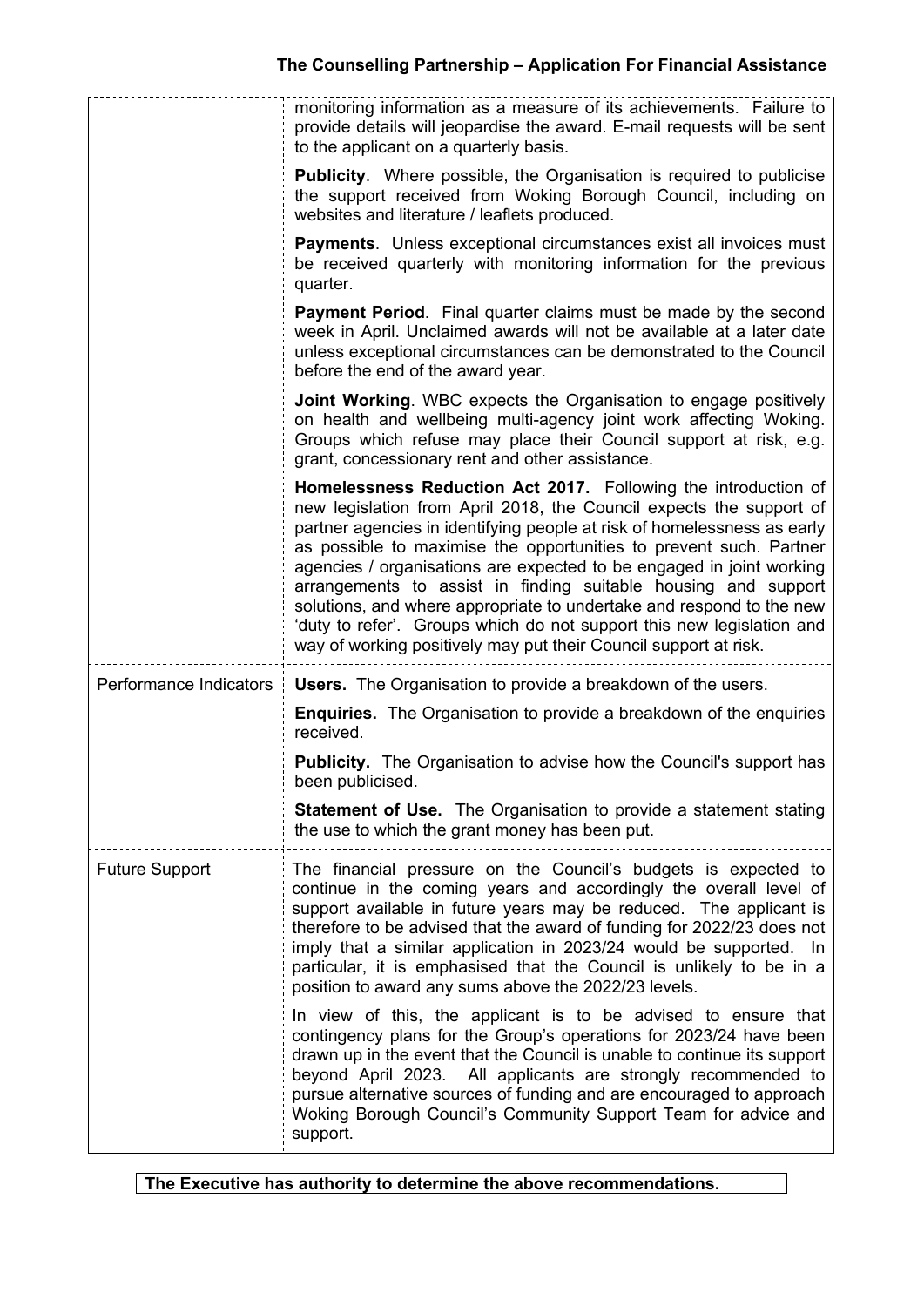### **Background Papers:**

2022/23 Application Form.

# **Reporting Person:**

Julie Fisher, Chief Executive Extn: 3301, Email: julie.fisher@woking.gov.uk

# **Contact Person:**

Frank Jeffrey, Head of Democratic Services Extn: 3012, Email: frank.jeffrey@woking.gov.uk

Doug Davern, Democratic Services Officer Extn: 3018, Email: doug.davern@woking.gov.uk

# **Portfolio Holder:**

Cllr Simon Ashall Email: cllrsimon.ashall@woking.gov.uk

#### **Shadow Portfolio Holder:**

Cllr Will Forster Email: cllrwill.forster@woking.gov.uk

#### **Date Published:**

30 November 2021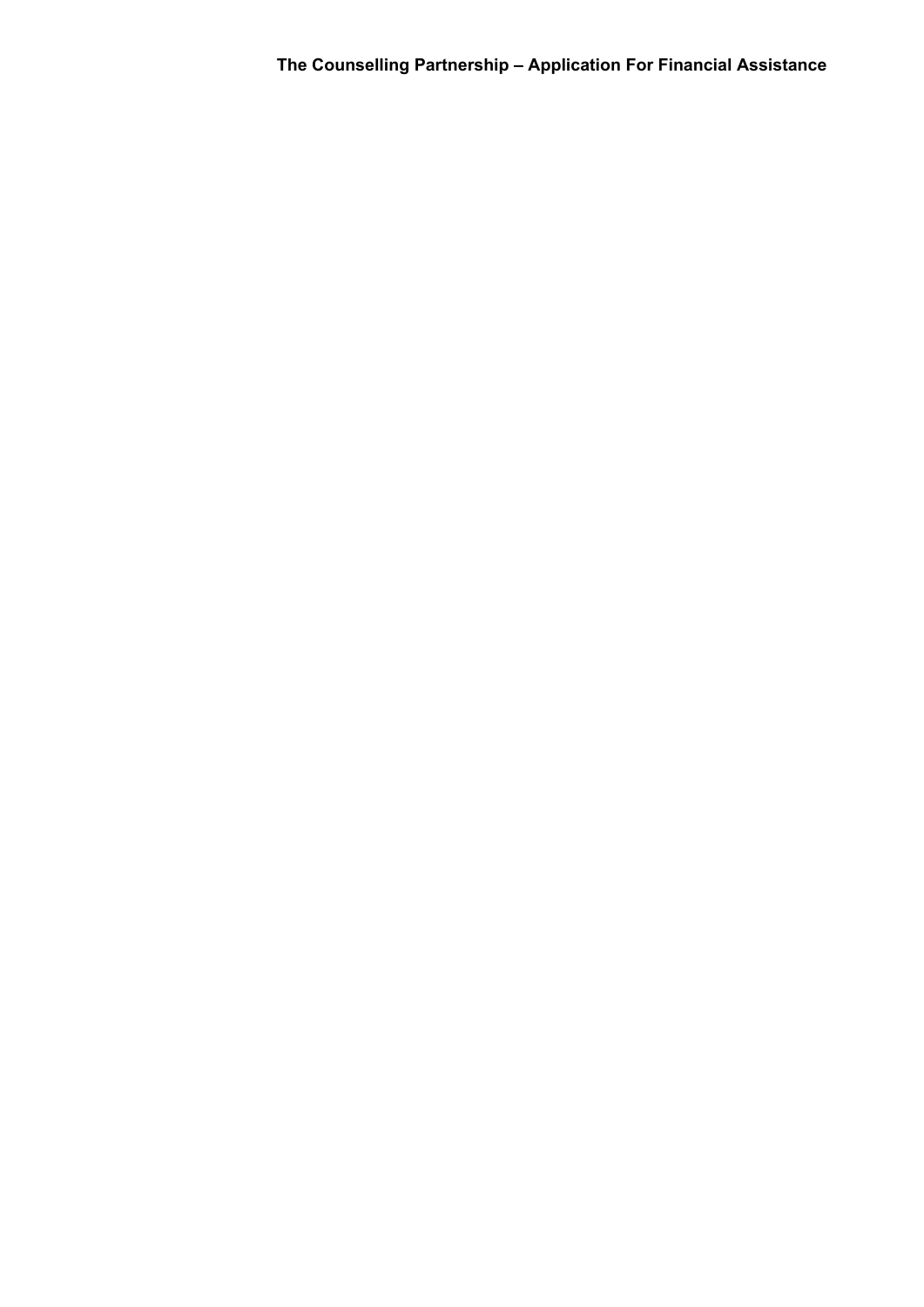L,

| 1.0 Summary of Application |                                                                                                                                                                                                                                                                                                                                                                                                                                                                                                                                                                                         |  |  |
|----------------------------|-----------------------------------------------------------------------------------------------------------------------------------------------------------------------------------------------------------------------------------------------------------------------------------------------------------------------------------------------------------------------------------------------------------------------------------------------------------------------------------------------------------------------------------------------------------------------------------------|--|--|
| 1.1 Status and Aims        | The Counselling Partnership is a mental health charity which has been<br>operating for over twenty years and prides itself on providing high<br>quality face to face therapy, regardless of financial circumstances with<br>the aim to help improve mental wellbeing with the North Surrey<br>community. Many vulnerable clients who come to the charity include<br>people in abusive relationships, have limited financial means and<br>cannot afford one to one therapy in the private sector.                                                                                        |  |  |
|                            | The key objectives are to:                                                                                                                                                                                                                                                                                                                                                                                                                                                                                                                                                              |  |  |
|                            | Promote the Charity's work across North Surrey where there are<br>$\circ$<br>known pockets of deprivation or adults over the age of 17 who<br>are on low incomes.<br>Provide one to one talking therapy to those who otherwise could<br>$\circ$<br>not afford it.<br>Provide good quality supervision/mentoring to train and support<br>$\circ$<br>volunteer counsellors who in turn serve the clients.<br>Develop partnerships with local voluntary services, including<br>$\circ$<br>Carer support groups and Victim Support Surrey, to maximise<br>their reach within the community. |  |  |
| 1.2 Employees              | 2, comprising the Office Administrator and the Clinical Service<br>Manager.                                                                                                                                                                                                                                                                                                                                                                                                                                                                                                             |  |  |
| 1.3 Volunteers             | 32.<br>Two volunteers assist with non-clinical office work supporting the<br>Administrator and eight volunteers are Trustees.<br>The remaining<br>volunteers are counsellors who have completed a postgraduate<br>training course to provide one to one counselling for clients for up to<br>three sessions per week, with four volunteers acting as supervisors.<br>The counsellors are supervised in accordance with the requirements<br>of the British Association of Counselling to which the Group is<br>accredited.                                                               |  |  |
| 1.4 Clients/Users          | 152, comprising:<br>41 male<br>110 female<br>4 disabled<br>15 ethnic minority<br>22 resident in Woking<br>No charge is levied to the users although donations are requested<br>from those who would be able to make a contribution. A counselling<br>centre is held in Maybury for three hours, three times per week.                                                                                                                                                                                                                                                                   |  |  |
| 1.5 Members                | None.                                                                                                                                                                                                                                                                                                                                                                                                                                                                                                                                                                                   |  |  |
| 1.6 Sum Requested          | £5,000 (Revenue)                                                                                                                                                                                                                                                                                                                                                                                                                                                                                                                                                                        |  |  |
| 1.7 Project                | The Counselling Partnership has requested revenue funding of £5,000                                                                                                                                                                                                                                                                                                                                                                                                                                                                                                                     |  |  |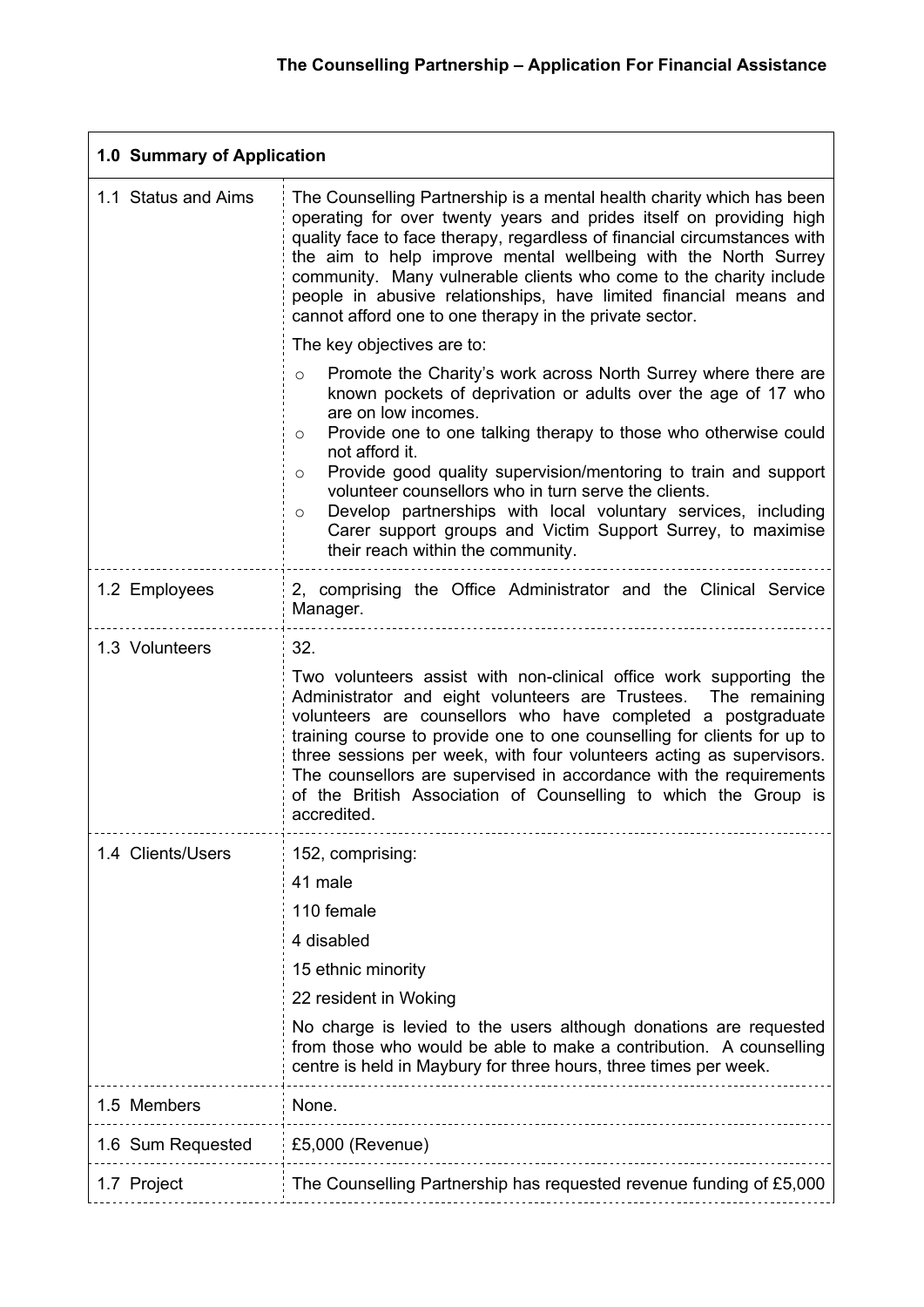|                       | to part fund the salary of the Charity's Administrator and Clinical<br>Services Manager. The combined annual cost is £37,855. It would<br>also cover the costs of the Maybury Centre for counselling Woking<br>Residents which is estimated at £2,760 (this figure will be less due to<br>the Maybury Centre remaining closed due to Covid).                                                                                                                                                                                                           |  |
|-----------------------|--------------------------------------------------------------------------------------------------------------------------------------------------------------------------------------------------------------------------------------------------------------------------------------------------------------------------------------------------------------------------------------------------------------------------------------------------------------------------------------------------------------------------------------------------------|--|
| 1.8 Cost breakdown:   | Gross Salary - Administrator: £17,699<br>Gross Salary - Clinical Services Manager: £18,956<br>Pension: £1,200                                                                                                                                                                                                                                                                                                                                                                                                                                          |  |
|                       | The Charity's latest estimate is that the cost of one counselling<br>session is £49, therefore a grant of £5,000 would provide 102 fully<br>funded sessions to Woking residents.                                                                                                                                                                                                                                                                                                                                                                       |  |
| 1.9 Community Benefit | The Charity will use the grant to benefit vulnerable people in Woking<br>to address stressful personal issues. This would include the following<br>community benefits:                                                                                                                                                                                                                                                                                                                                                                                 |  |
|                       | positive changes to people's mental health and well-being;<br>positive impact on families, friends and children through the work<br>of the charity with young people from the age of 17 years as well<br>as older clients and carers:<br>improved outlook and attitudes through long term counselling to<br>'move on with their lives' and understand how to cope with future<br>events; and<br>improved social interaction through the counselling sessions by<br>building confidence and developing a greater sense of autonomy<br>and self-esteem.  |  |
|                       | During 2020/21, the Group delivered 1,685 counselling sessions, with<br>each client attending on average 32 sessions.                                                                                                                                                                                                                                                                                                                                                                                                                                  |  |
| 1.10 Covid-19 Impact  | Some of the challenges faced by the group include being unable to<br>provide face to face counselling and adapting to using zoom / skype,<br>resulting in a 20-30% reduction in sessions and fewer new enquiries.<br>It is anticipated that the lockdowns have affected many people's<br>mental health and therefore the Group expects increased demand<br>post lockdown. Many of their existing clients have been unable or<br>unwilling to accept digital media counselling. Due to Covid, all<br>fundraising events have been postponed until 2021. |  |

| 2.0 Financial Background |                                                                                                                                                                                               |  |  |
|--------------------------|-----------------------------------------------------------------------------------------------------------------------------------------------------------------------------------------------|--|--|
| 2.1 Budget               | At the time of the application, the Group held £50,000 in the bank.<br>The sum of £40,000 is reserved for closure costs as required by the<br>Reserves Policy.                                |  |  |
|                          | The Group has submitted a budget for 2022/23 which shows an<br>anticipated income of £71,673 against an anticipated expenditure of<br>£70,100, resulting in an anticipated surplus of £1,573. |  |  |
| 2.2 Accounts             | The Group has submitted accounts for 2020/21 which show an<br>income of £62,399 against expenditure of £62,072, resulting in a<br>surplus of £326.                                            |  |  |
| 2.3 Support over the     | $2021/22 - £3,000$                                                                                                                                                                            |  |  |